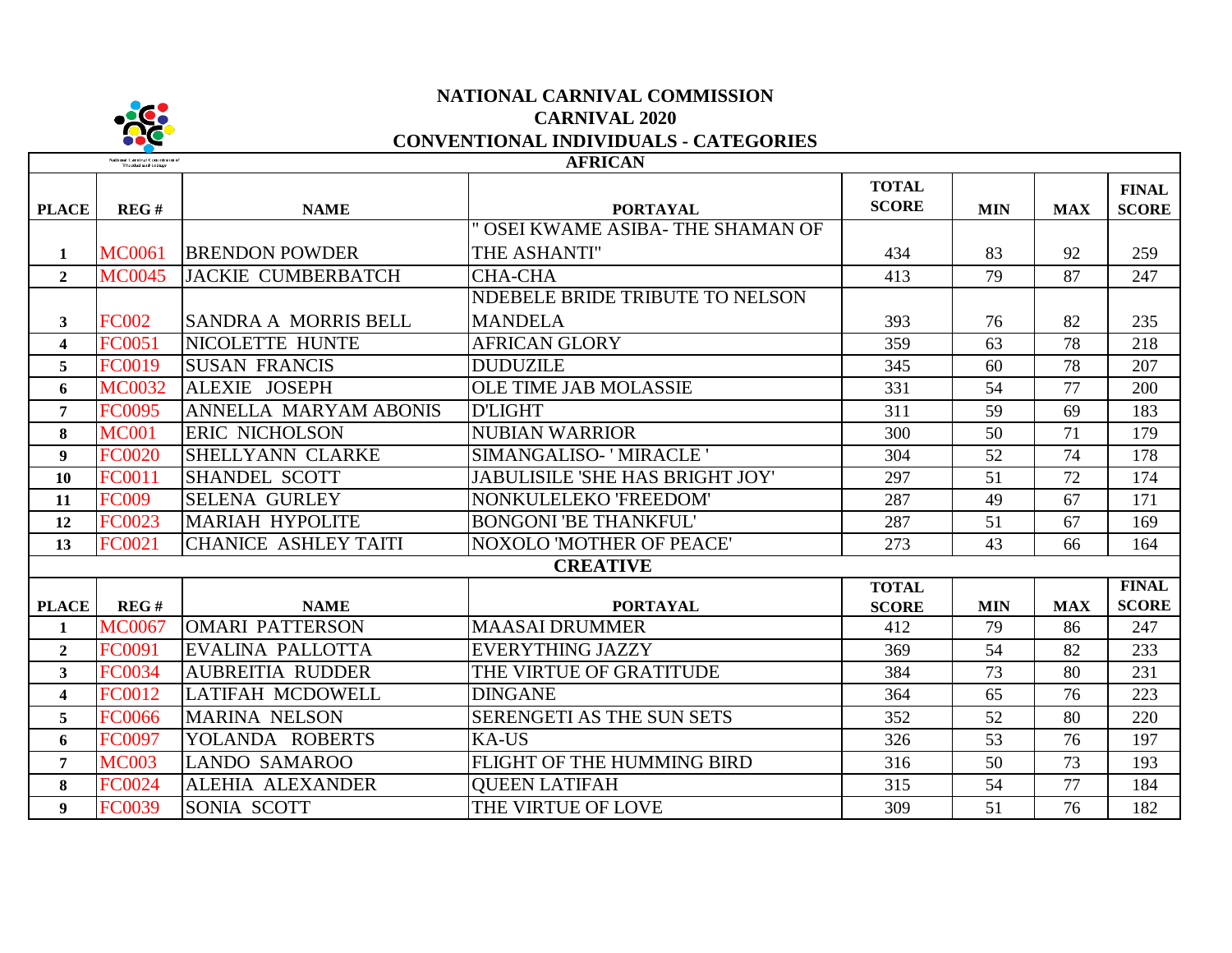

# **CARNIVAL 2020 CONVENTIONAL INDIVIDUALS - CATEGORIES ORIGINAL NATIONAL CARNIVAL COMMISSION**

|              |               |                             |                                       | <b>TOTAL</b> |            |            | <b>FINAL</b> |
|--------------|---------------|-----------------------------|---------------------------------------|--------------|------------|------------|--------------|
| <b>PLACE</b> | REG#          | <b>NAME</b>                 | <b>PORTAYAL</b>                       | <b>SCORE</b> | <b>MIN</b> | <b>MAX</b> | <b>SCORE</b> |
|              | <b>FC0064</b> | <b>VANESSA WELLS</b>        | PRIDE OF THE SERENGETI                | 403          | 73         | 85         | 245          |
| $\mathbf{2}$ | <b>FC004</b>  | DEBBIE AGUILLERA SAMMY      | <b>BEAUTY OF THE SUN</b>              | 399          | 71         | 90         | 238          |
| 3            | <b>MC0058</b> | <b>JUNIOR ELIAS ANDREWS</b> | <b>BLACKNESS THE POWER OF MELANIN</b> | 380          | 63         | 80         | 237          |
| 4            | <b>MC0027</b> | <b>JOEL MARK FELICIEN</b>   | <b>D WHITE DUSTY BEAST</b>            | 386          | 72         | 81         | 233          |
| 5            | <b>FC0060</b> | VICTORIA GARCIA             | WINGS OF THE PHOENIX                  | 372          | 56         | 87         | 229          |
| 6            | <b>FC0040</b> | <b>JOANNE THOMPSON</b>      | D' CROTCHET QUEEN                     | 384          | 64         | 93         | 227          |
| 7            | <b>FC0026</b> | NIKESHA FELICIEN            | <b>D FIRE QUEEN</b>                   | 352          | 61         | 74         | 220          |
| 8            | <b>FC0038</b> | NATASHA HAZZARD             | THE VIRTUE OF HARMONY                 | 342          | 52         | 77         | 213          |
| 9            | <b>FC0049</b> | <b>ANN WILSON</b>           | <b>SAGA GIRL</b>                      | 348          | 59         | 79         | 210          |
| 10           | <b>FC0015</b> | PERTRINA SOOKDEO            | ZONKIZIZWE 'ALL NATIONS'              | 326          | 52         | 72         | 202          |
| 11           | <b>FC0028</b> | NIKKY FELICIEN              | <b>BUTTERFLY IN THE MIST</b>          | 313          | 51         | 70         | 192          |
| 12           | <b>FC007</b>  | <b>CAMILLE SAMMY</b>        | THE PATRIOT                           | 313          | 50         | 73         | 190          |
| 13           | <b>FC0010</b> | NAOMI GILILDING             | QUEEN MAKEDA, QUEEN OF SHEBA          | 301          | 51         | 70         | 180          |
| 14           | <b>FC0036</b> | CHRISTINA MOONILAL          | THE VIRTUE OF TEMPERANCE              | 308          | 52         | 78         | 178          |

#### **HISTORICAL**

|              |               |                         |                                         | <b>TOTAL</b> |            |            | <b>FINAL</b> |
|--------------|---------------|-------------------------|-----------------------------------------|--------------|------------|------------|--------------|
| <b>PLACE</b> | REG#          | <b>NAME</b>             | <b>PORTAYAL</b>                         | <b>SCORE</b> | <b>MIN</b> | <b>MAX</b> | <b>SCORE</b> |
|              | <b>MC0086</b> | <b>ANDALCIO LEWIS</b>   | CYLINDUL - THE KEEPER OF THE FIVE (5) ! | 426          | 80         | 90         | 256          |
| $\mathbf{2}$ | <b>FC0087</b> | <b>DIANA BARNES</b>     | <b>SKY GODDESS</b>                      | 420          | 78         | 87         | 255          |
| 3            | <b>FC0099</b> | YANSIE ROLSTON          | <b>SANKOFA- GO BACK AND GET IT</b>      | 415          | 77         | 90         | 248          |
|              |               |                         | <b>ITZAMNA-GODDESS OF WISDOM AND</b>    |              |            |            |              |
|              | <b>FC0084</b> | <b>LEE ANN BAILEY</b>   | <b>KNOWLEDGE</b>                        | 403          | 74         | 86         | 243          |
|              | <b>FC0088</b> | <b>KARINA RAMNATH</b>   | PANDEMIC (1918 INFFLUENZA)              | 381          | 59         | 86         | 236          |
| 6            | <b>MC0053</b> | <b>GREGOR BREEDY</b>    | <b>KNIGHT OF GLORY</b>                  | 388          | 68         | 86         | 234          |
|              | <b>MC0082</b> | <b>JOEL OKERA BROWN</b> | <b>PRATISODHA</b>                       | 362          | 68         | 78         | 216          |
| 8            | <b>MC0085</b> | <b>NOEL BENJAMIN</b>    | <b>CIZIN- GOD OF DEATH</b>              | 360          | 65         | 80         | 215          |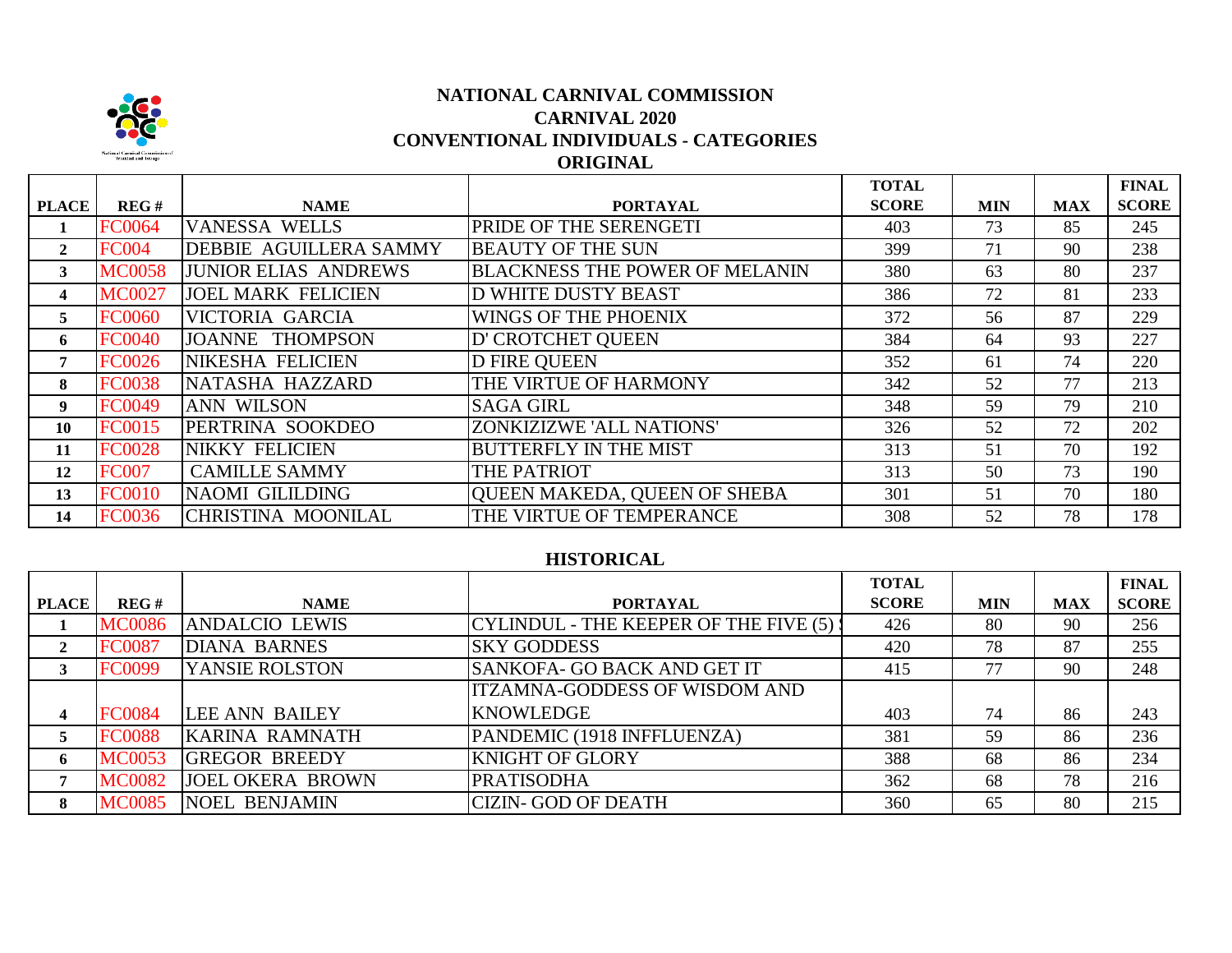

### **CREATIVE TOPICAL NATIONAL CARNIVAL COMMISSION CARNIVAL 2020 CONVENTIONAL INDIVIDUALS - CATEGORIES**

|              |               |                                |                                           | <b>TOTAL</b> |            |            | <b>FINAL</b> |
|--------------|---------------|--------------------------------|-------------------------------------------|--------------|------------|------------|--------------|
| <b>PLACE</b> | REG#          | <b>NAME</b>                    | <b>PORTAYAL</b>                           | <b>SCORE</b> | <b>MIN</b> | <b>MAX</b> | <b>SCORE</b> |
|              | <b>FC0047</b> | <b>CELISSE JOHNSON-OLIVIER</b> | THE EYE OF PARADISE-PARROT'S EYE          | 419          | 79         | 88         | 252          |
| $\mathbf{2}$ | <b>MC0073</b> | <b>MARLON GRAY</b>             | <b>DECES</b>                              | 413          | 75         | 88         | 250          |
| 3            | <b>FC0070</b> | SHALA DESHONG-O'BRIEN          | TRIBUTE TO CECELIA CRUZ                   | 395          | 70         | 82         | 243          |
| 4            | <b>MC0090</b> | <b>RAYMOND DAVIS</b>           | <b>RECYCLE ZESSER</b>                     | 361          | 44         | 80         | 237          |
| 5.           | <b>FC0054</b> | <b>SARA-LEIGH AMIRALI</b>      | THE CLEANSING                             | 385          | 64         | 85         | 236          |
| 6            | <b>FC0050</b> | NATANA GREY SMITH              | <b>DOE CALL ME JAMETTE</b>                | 378          | 69         | 79         | 230          |
|              | <b>MC0043</b> | <b>WENDELL CRABBY</b>          | <b>BRIZILIAN PRINCE. PEACE LOVE HAPPY</b> | 372          | 60         | 83         | 229          |
| 8            | <b>FC0092</b> | <b>MARSHA TREPTE</b>           | <b>FLORES PARA MI TIA JUDY</b>            | 374          | 70         | 78         | 226          |
| 9            | <b>FC0037</b> | <b>JOANNA MOORE</b>            | THE VIRTUE OF CHARITY                     | 366          | 63         | 78         | 225          |
| 10           | <b>MC0072</b> | <b>ADRIAN PINHEIRO</b>         | <b>L'AMOUR</b>                            | 374          | 65         | 86         | 223          |
| 11           | <b>MC0071</b> | <b>MIGUEL PINHEIRO</b>         | <b>LUMIERE DE VIE</b>                     | 372          | 63         | 88         | 221          |
| 12           | <b>FC0013</b> | NATAFARIA JAMES                | <b>QUEEN RANAVALONA</b>                   | 326          | 56         | 72         | 198          |
| 13           | <b>FC0014</b> | JENEICE GUY                    | NOMANGUGU "MOTHER OF TREASURES"           | 317          | 48         | 72         | 197          |